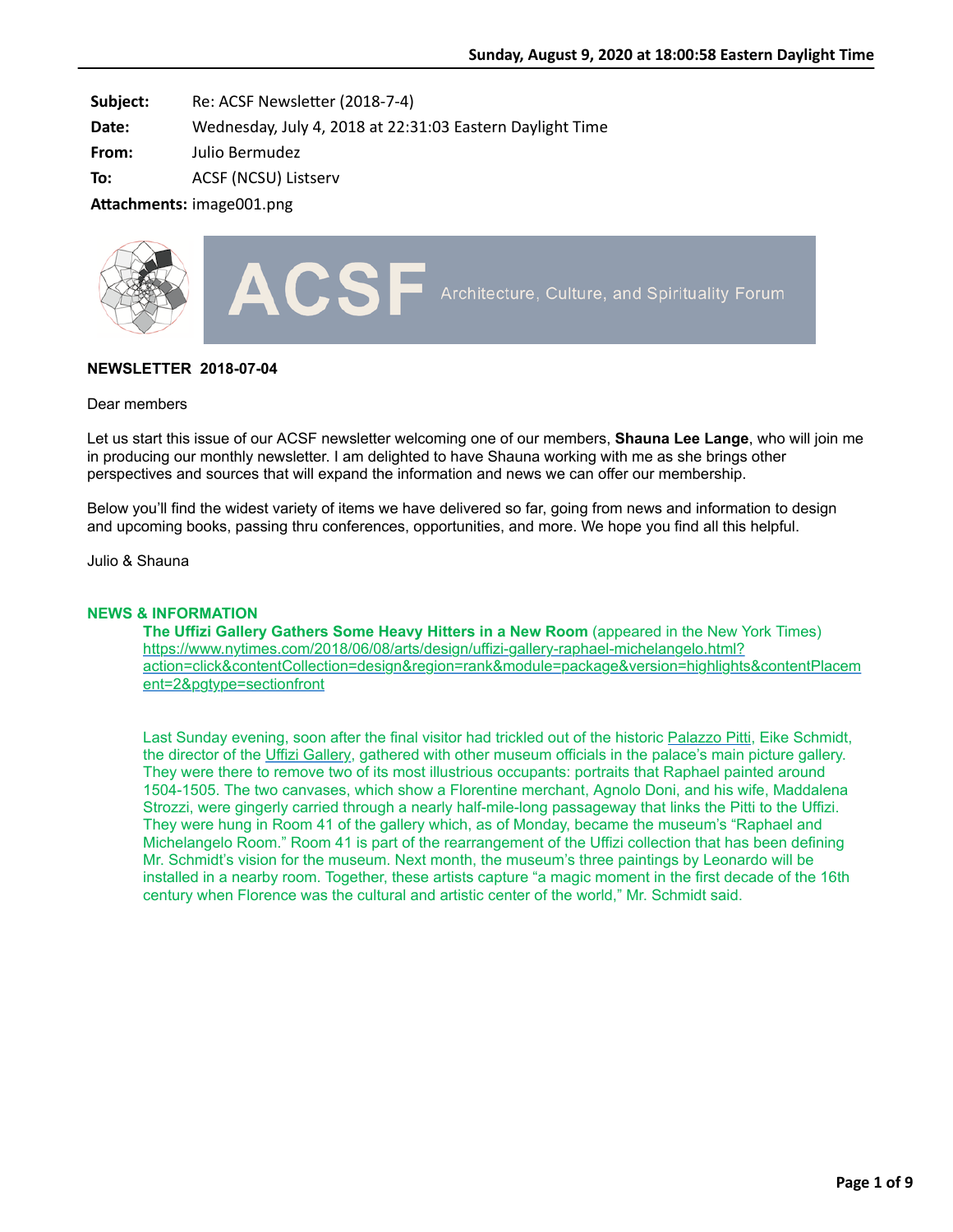**Watch Balkrishna Doshi's Pritzker Prize Laureate Lecture Online** (in ArchDaily) [https://www.archdaily.com/894485/watch-balkrishna-doshis-live-pritzker-prize-laureate-lecture?](https://www.archdaily.com/894485/watch-balkrishna-doshis-live-pritzker-prize-laureate-lecture?utm_medium=email&utm_source=ArchDaily%20List&kth=2,689,702) utm\_medium=email&utm\_source=ArchDaily%20List&kth=2,689,702

Balkrishna Doshi, the 90-year-old architect who [became the first ever Indian winner](https://www.archdaily.com/890126/balkrishna-doshi-named-2018-pritzker-prize-laureate) of the architecture world's most prestigious award earlier this year, will present his [Pritzker Prize](https://www.archdaily.com/tag/pritzker-prize) Laureate [Lecture](https://www.archdaily.com/tag/lecture)entitled "Paths Uncharted" on Wednesday 16th May at 6:30 pm ET. The event is hosted by The University of Toronto's John H. Daniels Faculty of Architecture, Landscape, and Design, at the school's new home in the Daniels Building at One Spadina Crescent.

### **Architecture that Challenges your Concept of Reality** | Mark Foster Gage (in YOUTUBE) <https://youtu.be/7v5hmQt57lc>

Mark Foster Gage is an acclaimed architect, innovator and Assistant Dean of the Yale School of Architecture. His pioneering design work fuses advanced technologies with philosophical speculation and interdisciplinary collaboration, and has been featured in institutions including the Museum of Modern Art, the Art Institute of Chicago, the Venice Biennale, and the Beijing Biennale. His projects have been published in venues such as Vogue, Fast Company, The New York Times, Harper's Bazaar, and on PBS, Fox and MTV.

## **The Architecture of Sound** | Shea Trahan **(in YOUTUBE)** <https://youtu.be/R-BMF4e-1bg>

Shea Trahan's TEDxVermilionStreet talk explores the interactive nature between architecture and sound. Using a combination of live demonstrations and pre-recorded examples, Shea Trahan shows us the power the built environment can have on sound and our emotional connection with that sound and space. Shea proposes using our current knowledge of the relationships between structure and sound to develop ideal chambers of meditation for therapy, study, and enjoyment.

# **"Theopoetics Podcast" from ARC: Arts-Religion-Culture**

<https://artsreligionculture.org/episodes>

They launched "Theopoetics Podcast," a twice-monthly show all about exploring life and faith through the lenses of creativity, the arts, and embodiment. Hosted by T.D. Burnette, it will be highlighting important voices coming from the crossroads where faith, art, and scholarship meet. Subscribe using iTunes, Google Play, or Stitcher or listen online at [ArtsReligionCulture.org/episodes.](https://artsreligionculture.us1.list-manage.com/track/click?u=ead71fee680f6db1c537b14b9&id=f733f9db81&e=d165ae8651) There you'll hear from folks that are artists, academics, performers, people of faith, religious leaders, and those who are some powerful mix of the above. The podcast is aiming to inspire listeners to embrace an emphasis on creativity, the arts, and embodiment in order to work for collective transformation, liberation, and renewal in our time. They hope that by hosting these significant conversations, we will encourage others to move beyond an either/or world into one that is more inclusive and accepting of the mystery and beauty of life and faith.

## **Environmental and Architectural Phenomenology**

The 2018 summer/fall issue of *Environmental and Architectural Phenomenology* is now available at the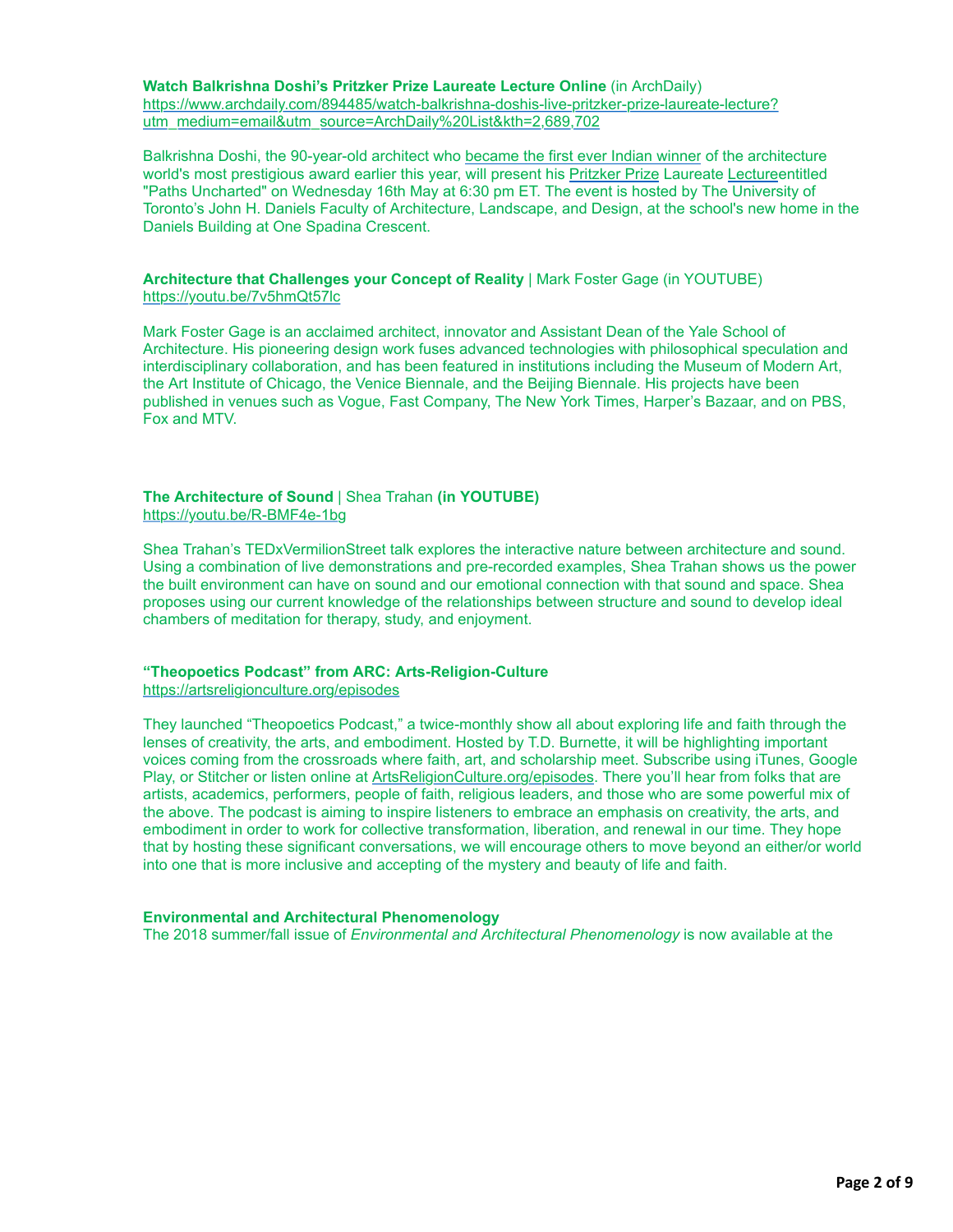## following link:

[https://www.academia.edu/36708514/ENVIRONMENTAL\\_and\\_ARCHITECTURAL\\_PHENOMENOLOGY\\_s](https://www.academia.edu/36708514/ENVIRONMENTAL_and_ARCHITECTURAL_PHENOMENOLOGY_summer_fall_2018_) ummer\_fall\_2018

The 2018 summer/fall issue of *Environmental and Architectural Phenomenology* is now available at the

If you have difficulty with the link, email me and I will send you a PDF of the issue. A complete digital *EAP* archive (1990-2018) is available at: <http://krex.k-state.edu/dspace/handle/2097/1522>

### **UPCOMING BOOKS**

**[Sacred Ritual, Profane Space: The Roman House as Early Christian Meeting Place \(Studies in](https://www.amazon.com/Sacred-Ritual-Profane-Space-Christianity/dp/0773553320/ref=mt_hardcover?_encoding=UTF8&me=&qid=1530555460) Christianity and Judaism Series) 1st Edition**

**[Temples of the Church of Jesus Christ of Latter-Day Saints](https://www.amazon.com/Temples-Church-Christ-Latter-Day-Saints/dp/1684126142/ref=sr_1_1?ie=UTF8&qid=1530555523&sr=8-1&keywords=sacred+places)**

**[English Medieval Church Towers: The Northern Province](https://www.amazon.com/English-Medieval-Church-Towers-Northern-ebook/dp/B07DR7RZ88/ref=sr_1_5?ie=UTF8&qid=1530555632&sr=8-5&keywords=architecture)**

**[Modern Kyoto: Building for Ceremony and Commemoration, 1868–1940 \(Spatial Habitus: Making](https://www.amazon.com/Modern-Kyoto-Commemoration-1868-1940-Architecture/dp/0824873750/ref=tmm_hrd_swatch_0?_encoding=UTF8&qid=1530555656&sr=8-9) and Meaning in Asia's Architecture)**

**[Makers of Modern Architecture, Volume III: From Antoni Gaudí to Maya Lin](https://www.amazon.com/Makers-Modern-Architecture-III-Antoni/dp/1681373025/ref=tmm_hrd_swatch_0?_encoding=UTF8&qid=1530555690&sr=8-15)**

**[Classical New York: Discovering Greece and Rome in Gotham](https://www.amazon.com/Classical-New-York-Discovering-Greece/dp/0823281027/ref=mt_hardcover?_encoding=UTF8&me=&qid=1530555720)**

**[Reuse and Renovation in Roman Material Culture: Functions, Aesthetics, Interpretations](https://www.amazon.com/Reuse-Renovation-Roman-Material-Culture/dp/110847389X/ref=mt_hardcover?_encoding=UTF8&me=&qid=1530555740)**

**[Aesthetics and Technology in Building: The Twenty-First-Century Edition](https://www.amazon.com/Aesthetics-Technology-Building-Twenty-First-Century-Nervi/dp/0252041690/ref=tmm_hrd_swatch_0?_encoding=UTF8&qid=1530555759&sr=8-25)**

## **OPPORTUNITIES (AWARDS, GRANTS, ETC.)**

### **FAITH & FORM MAGAZING** AWARDS

The deadline to submit the 2018 Faith & Form / Interfaith Design International Awards Program is extended through **July 8, at 11:59 PM US EST**. Don't wait until the last minute to submit, do it today! Award winners will be published in December. For more information visit: [www.faithandformawards.com](http://www.faithandformawards.com/)

### **AMBIANCE NETWORK GRANTS**

For this year 2018, The Ambiance Network announces a **call for applications for seminars, conference and workshops!** We will therefore commission the funding of the following activities:

- · a **workshop** (grant: 1500€ maximum);
- · a **seminar** (grant : 1500€ maximum)
- · an **international conference** (grant: up to 3000€ ; conferences with multiple sources of funding are particularly recommended).

This call for applications is open to any member of the International Ambiances Network who is affiliated to an academic or professional institution. Proposals might encourage international relationships and can come from any field of research or practice, as **the most important rule is that: these events should deal with senses, experience, place… said differently: atmospheres!** Projects will be examined and selected by the International Ambiances Network steering committee. Funded projects must be documented (video, audio, texts etc.) in order to be published online through [ambiances.net](http://ambiances.net/) communication platform.

# **The event must take place before the end of November 2018**

Applications should be written in English and consist of the following elements:

- · proposal (3 pages maximum) containing : title, rationale, brief description of the event's schedule, location, langage, potential participants & attendance;
- · budget use (1 page maximum);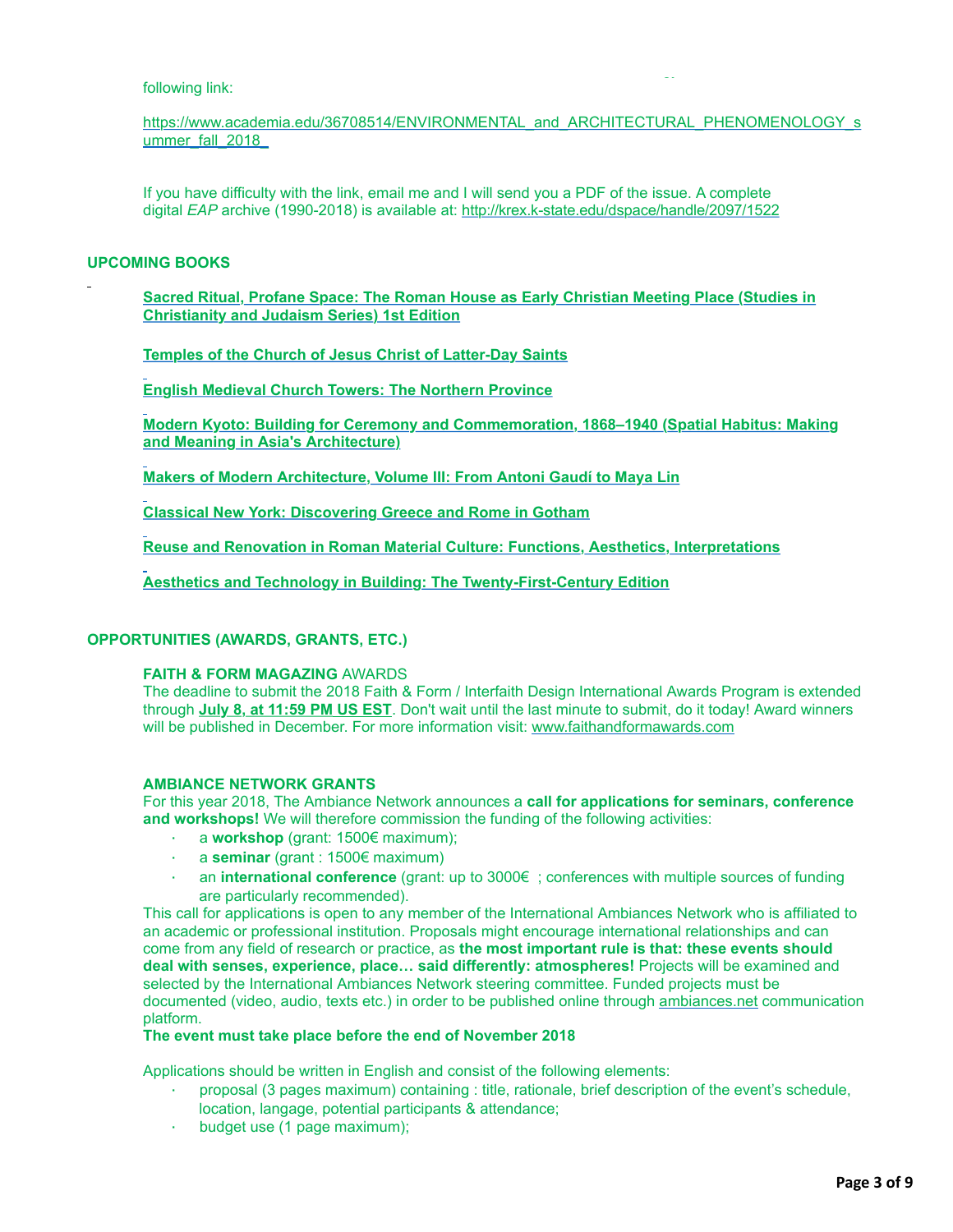short bio/CV of the organisers (1 page maximum).

*Submission*

Please email your applications to [ria@ambiances.net](mailto:contact@ambiances.net) by July 14<sup>th</sup>. Notification of acceptance will be notified before August 30th.

Further information about past events organized by the International Ambiances Network can be found at: [http://www.ambiances.net](http://www.ambiances.net/)

## **POSTDOCTORAL POSITION**

Please see attached a job opportunity for a Post-Doctoral Research position to work on a French Initiative d'Excellence funded project '*Living in cities with terror: effects of diffuse terrorism on urban atmospheres*', and based at the MRTE research group in the University of Cergy-Pontoise (Paris).

- · Job type: Postdoctoral Research Associate
- · Location: University of Cergy-Pontoise (Greater Paris)
- Langage: French+English
- Salary: 2900 € monthly gross (2300 € monthly neat)
- Contract Period: 12 months
- · Hours: Full time

### *Applications deadline: 20th July 2018*

Any enquiries prior to applications are very welcome. Please get in touch in you are interested or have questions: [damien.masson@u-cergy.fr](mailto:damien.masson@u-cergy.fr)

### *Summary of the project*

*This project aims to understand the 'weight' of the threat of terrorism upon city dwellers' daily experience of urban spaces in European metropolises. A first challenge of the project is to examine how this threat influences urban environments by acting on individuals, their behavior and their representations. The second issue, which is relevant to the first, concerns the understanding of the apparatus of urban security by considering the co-implication of the discourses and practices of public and private actors and the feeling of security experienced by city dwellers. The central hypothesis of the project is that urban environments have a capacity to translate this relation.*

# **JOURNALS**

## **IN\_BO Journal**

ACSF member Luigi Bartolomei communicates that the Journal he directs, has changed its graphic but, more importantat, it has just opened a CALL FOR ABSTRACTS on GLAUCO GRESLERI, in order to collect essays on this very important architect of Churches but also Editor of one of the most important Journal of the 1950s "CHIESA E QUARTIERE", and, afterwards, "PARAMETRO".

Deadline for short abstracts are expected by July 31st,

all information available at

<http://www.ghirardacci.org/iniziative.asp#34>

## **CONFERENCES**

**July 12, 2018** – SYMPOSIUM - [Forum on Community, Culture & Race](http://www.arabamericanmuseum.org/Forum2018) hosted by the Arab American National Museum Dr. Hanna-Attisha will deliver a keynote address at the Forum on Community, Culture & Race at AANM as part of the 26th Concert of Colors.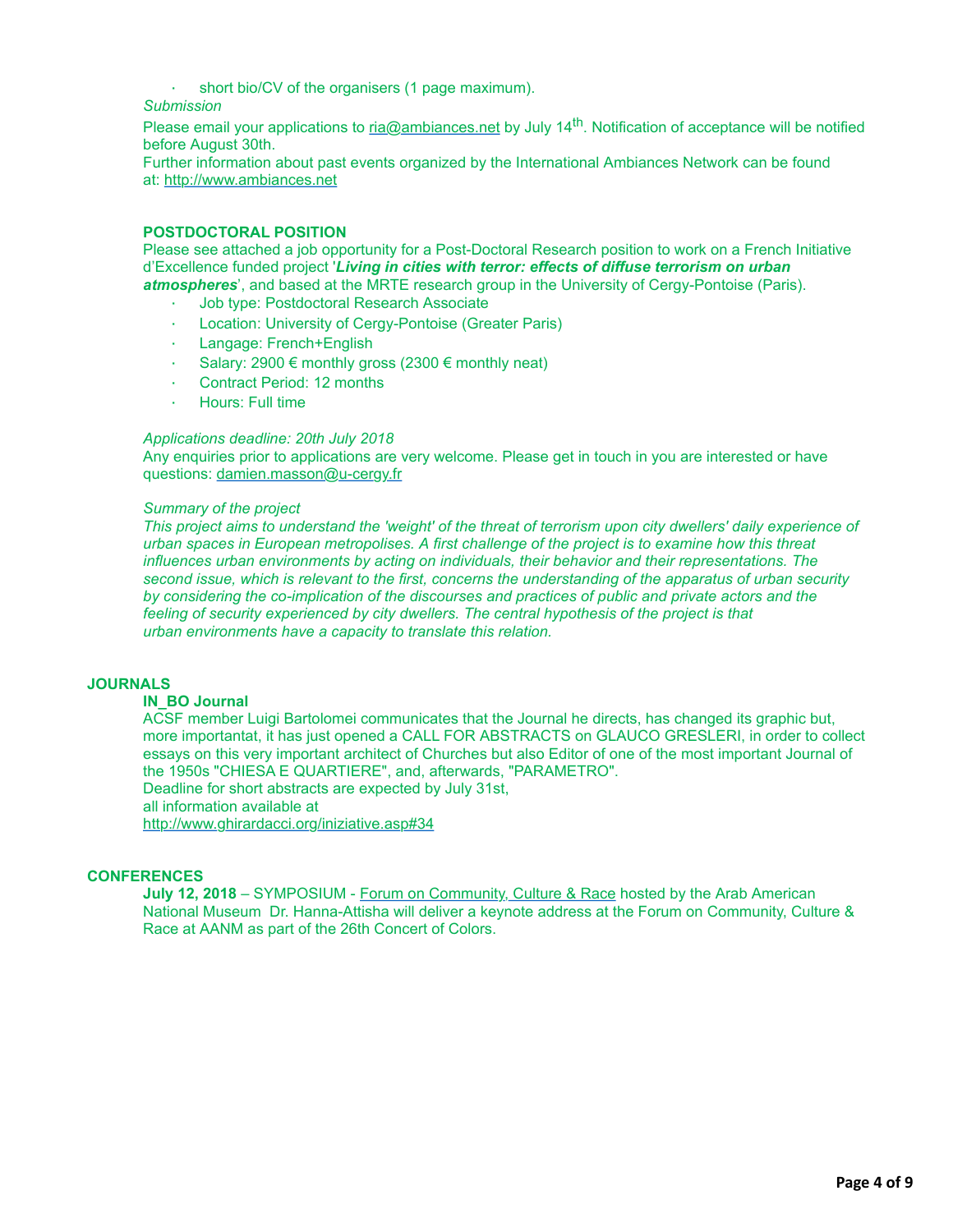**July 15, 2018** – WORKSHOP - The United Palace, New York City's 1930's landmark theater turned hub of creative expression and personal growth that fuses culture, spirituality, and entertainment together, will host an [interactive program on the emerging field of Social Artistry.](https://www.broadwayworld.com/article/Contemplate-The-Cosmos-And-Connect-Culturally-Spiritually-Beyond-At-United-Palaces-Social-Artistry-In-Action-Event-20180627) Social Artistry is a state-of-the-art personal training that calls people to become "Social Artists," or leaders who utilize the dedication, skills, and understanding of an artist and apply them to people and societies around them.

**July 18 – 21, 2018 –** CONFERENCE - [Church Network National Conference](https://www.nacba.net/Online/Default.aspx?hkey=37569f93-6444-4779-bc06-09510ce7aab9&WebsiteKey=ba72f541-126a-4a16-a4b3-a0d536936385) Our 62nd Annual Conference is an engaging, thought-provoking three-day event offering you multiple ways to network with church leaders, find a mentor, get a sneak preview of emerging technology, and hone your skills.

**August 24 – 26, 2018** – WORKSHOP - Community of Jesus, Infinite Grace Workshop with Makoto [Fujimura The workshop will include studio mentoring and collaborative discussion exploring ideas](https://mounttabor.it/events/infinite-grace/) surrounding the Theology of Making and Culture Care issues connected with the process of art making. Public artist's talks & lectures on Friday and Saturday (Aug. 24 & 25) will give an opportunity for a larger audience to share in this discussion and exploration. An exhibition of Makoto Fujimura's works will be open from early August 2018- end of September 2018 at the Community of Jesus, Orleans, MA.

**August 31, 2018** - CALL FOR PAPERS – Future for Religious Heritage (FRH) is delighted to announce its [sixth biennial international conference](https://frh-europe.us2.list-manage.com/track/click?u=d881e9f8cfce03ece5e6400ac&id=44e642599c&e=405bde47bc) from 11th to 13th of October 2018 in Paris, France. The conference will provide a forum for both policy debate and exchange of knowledge amongst professionals in the field of heritage and culture. The event will provide participants with the unique opportunity to discuss pre-eminent questions, in line with the [European Year of Cultural Heritage 2018](https://frh-europe.us2.list-manage.com/track/click?u=d881e9f8cfce03ece5e6400ac&id=0cd472d503&e=405bde47bc) themes. FRH calls for abstracts of best practice examples in one or more of the following topics: Public engagement; Uses of places of worship (extended/new/mixed/increased uses); Maintenance. Submit a written abstract of no more than 400 words in English or French, along with your title, name, role, institutional affiliation of the author(s) and contact information. Abstracts should be submitted as a Word or PDF document by the 31st of August 2018 via: [info@frh-europe.org.](mailto:info@frh-europe.org) Please check the [FRH conference website page](https://frh-europe.us2.list-manage.com/track/click?u=d881e9f8cfce03ece5e6400ac&id=5135700439&e=405bde47bc) for more information and the latest updates.

**September 4, 2018** - CALL FOR PAPERS – Waiting for the End of the World: Eschatology and Art, 1850- 2000. 11-12 February 2019. Deadline for paper proposals: 4 September 2018. Department of Art History, College of Arts & Sciences, New York University. Symposium organizers Dr. Amy Hamlin (St. Catherine University) and Dr. James Romaine (Lander University) welcome proposals of no more than 300 words. Proposals should be submitted, with a cover letter and 2-page C.V. by Tuesday, September 4, 2018 to Dr. Hamlin [akhamlin@stkate.edu](https://secure2.aluminati.net/pidgeme.com/svc/mail/src/compose.php?send_to=akhamlin@stkate.edu) and Dr. Romaine [drjamesromaine@gmail.com.](https://secure2.aluminati.net/pidgeme.com/svc/mail/src/compose.php?send_to=drjamesromaine@gmail.com) The symposium will be held immediately prior to the CAA's annual conference. Presenters are expected to attend the full symposium. <http://www.christianityhistoryart.org/assets/ascha-eschatology-cfp-2019.pdf>

**September 5 – 8, 2018** – SYMPOSIUM - Durham, NC, USA: A Symposium on the Future of Theology and [the Arts, Duke Initiatives in Theology and the Arts. Theology and the arts is one of the fastest growing fields](https://sites.duke.edu/dita/dita10/) of research and innovation for the church worldwide. Next year, DITA will mark a decade of pioneering scholarship in theology and the arts with a symposium that builds on that work and launches a fresh conversation. Join us as we celebrate ten years, reflect on today, and look toward tomorrow with a threeday symposium on theology and the arts.

**September 27 – 29, 2018** – CONFERENCE - [Center for Earth Ethics](https://centerforearthethics.org/event/rooted-and-grounded-conference-on-land-christian-discipleship/): Rooted & Grounded: Conference on Land and Christian Discipleship, works to cultivate the public consciousness needed to make changes in policy and culture that will establish a new value system that is based on this vision of the world.

**October 6, 2018** – CONFERENCE - [EcclSoc 2018 Conference](http://www.ecclsoc.org/) London, Arts & Crafts churches – what are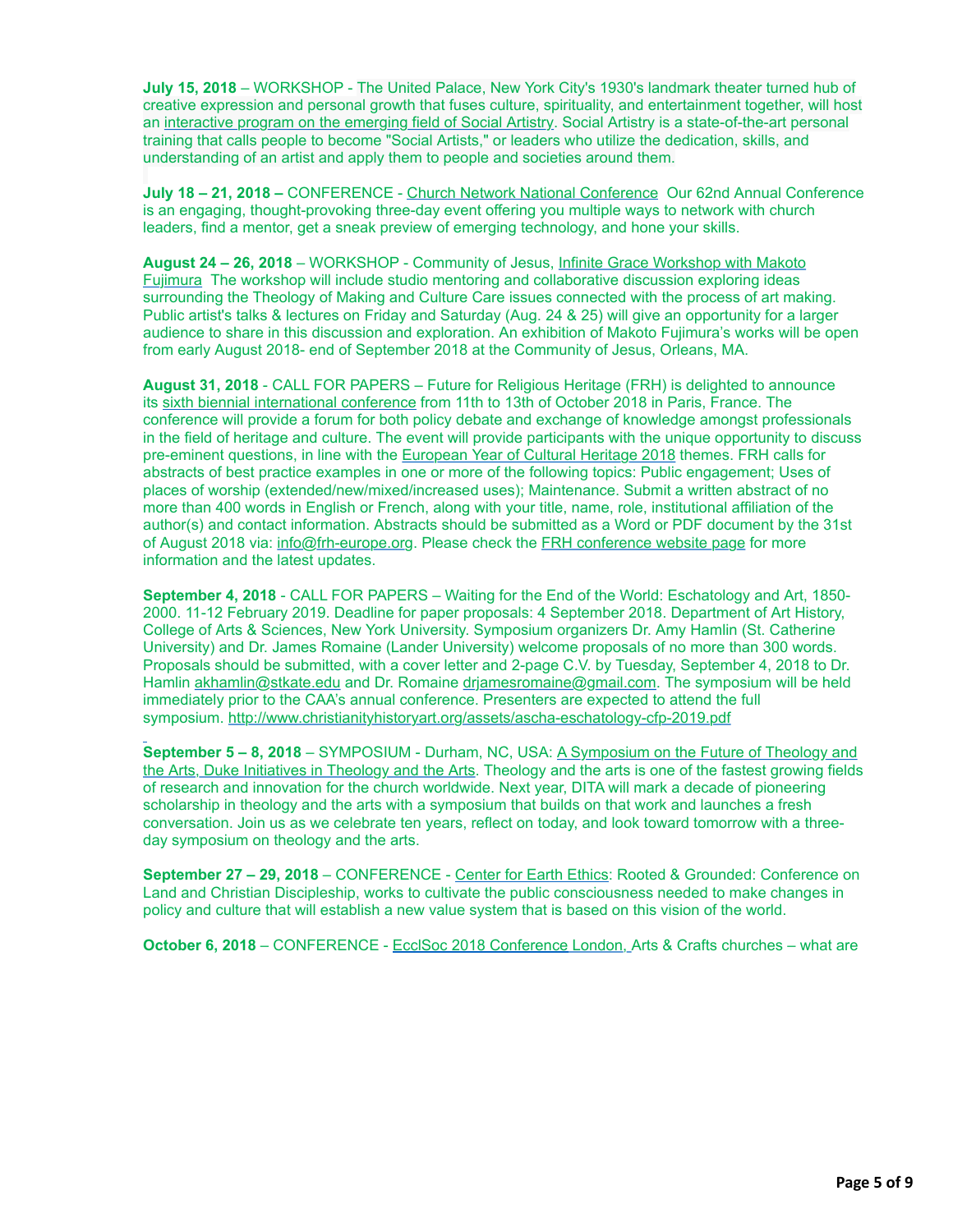they? Do they even exist? What was going on in church-building in the four decades either side of 1900? What was different? What did these adventurous architects and their unorthodox clients have in mind? Six leading experts will discuss the artistic ideas, the cultural conflicts, the craftsmanship, furnishings and fittings of Arts & Crafts churches in England, Wales and Scotland, many of them little-known and unstudied. **November 13 – 15, 2018** – CONFERENCE - [Worship Facilities Expo](https://www.wfxevents.com/en/home.html) Over 225 vendors and manufacturers exhibit during the Expo, offering worship facilities with the products and services they need, from companies that specialize in servicing churches and worship facilities.

**October 6, 2018** – CONFERENCE - [EcclSoc 2018 Conference](http://www.ecclsoc.org/) London, Arts & Crafts churches – what are

**November 14 – 16, 2018** – SYMPOSIUM - [World Cities Culture Summit San Francisco](http://www.worldcitiescultureforum.com/events/world-cities-culture-summit-san-francisco-2018) The summit is organized by the World Cities Culture Forum, which is made up of 35 world cities, who all recognize the impact and importance of culture and creativity and are committed to them being at the heart of public policy and city planning.

**November 15-18, 2018.** CONFERENCE. *15th Architectural Humanities Research Association at the Department of the Built Environment, TU Eindhoven.* Increasingly the world around us is becoming 'smart.' From smart meters to smart production, from smart surfaces to smart grids, from smart phones to smart citizens. 'Smart' has become the catch-all term to indicate the advent of a charged technological shift that has been propelled by the promise of safer, more convenient and more efficient forms of living. When combined, all these so called 'smart' devices amount to a ubiquity of computing which is heralding a new technological paradigm and a fundamental shift in the way buildings and cities are both experienced and understood. Through a variety of sensors, cities and buildings are now defined not by the people that inhabit them, nor their functions, nor their identity or history, but simply as increasingly larger sets of data. Such sets are then processed to immediately adjust and alter (physical) conditions in real time. Although such large scale collection and use of (big) data has an inevitable effect on the way people live and work, there has yet to emerge a clear answer to how architecture and cities should respond and assimilate such [brave new world. Call for Papers \(see website for further details and guidance:](https://www.smartness-discoursepractice.org/call-for-papers/) https://www.smartnessdiscoursepractice.org/call-for-papers/)

**November 28 – 30, 2018 –** CONFERENCE **-** [World Architecture Festival, Amsterdam](https://www.worldarchitecturefestival.com/) The World [Architecture Festival is dedicated to celebrating, sharing and inspiring outstanding architecture. It](https://www.worldarchitecturefestival.com/) is the only architecture event where keynote talks from the industry's most influential figures sit alongside live judging presentations from over 500 award finalists plus global networking and an international product exhibition.

**January 17, 2019** – CONFERENCE - [REAL PLACES 2019: Creative Placemaking + Arts/Culture Planning](http://www.thcfriends.org/real-places-2019-creative-placemaking-artsculture-planning) Communities across the U.S. are drawing on their arts and culture to guide community development and celebrate local history. Creative Placemaking (CP) brings together diverse partners and practitioners to shape the social and physical character of our communities around arts and culture.

**June 17-19, 2019.** CONFERENCE. *Education, Design and Practice - Understanding skills in a Complex World* (New York / New Jersey, USA). **Website:** <http://architecturemps.com/newyork/> . **Contact person:** Rachel Isaac. This interdisciplinary education conference explores pedagogy, learning, creative thinking, and critical analysis in all educational sectors and seeks to analyze, critique and promote them in the context of the world of work, practice and industry. **Deadline for abstracts/proposals:** 1st April 2019

**April 04-06, 2019.** CONFERENCE. *On Monumentality at the Acropolis Museum, Athens.* A century separates us from the "rupture of history" and the historical ambiguities that the early heroic modernism introduced in the urban space, and eighty years from the destruction of the European monumental deposit from the bombings of WWII, a defining moment for the introduction of new kinds of monumentality alongside the old ones. Yet, monumentality still emerges as a major spatial, aesthetic, symbolic, architectural and archaeological phenomenon. In a climate of pessimism in present day western cities, which are dealing with an increasingly precarious present, due to economic and other forms of instability, the durability of monumentality as "urban permanence" (the famous Aldo Rossi concept), appears to be among the few remaining symbolic and spatial rocks and as such is needed, maintained, enhanced, [landscaped and even invented. For more info, visit https://eahn.org/2018/03/cfp-on-monumentality-athens-](https://eahn.org/2018/03/cfp-on-monumentality-athens-4-6-april-2019/)4-6-april-2019/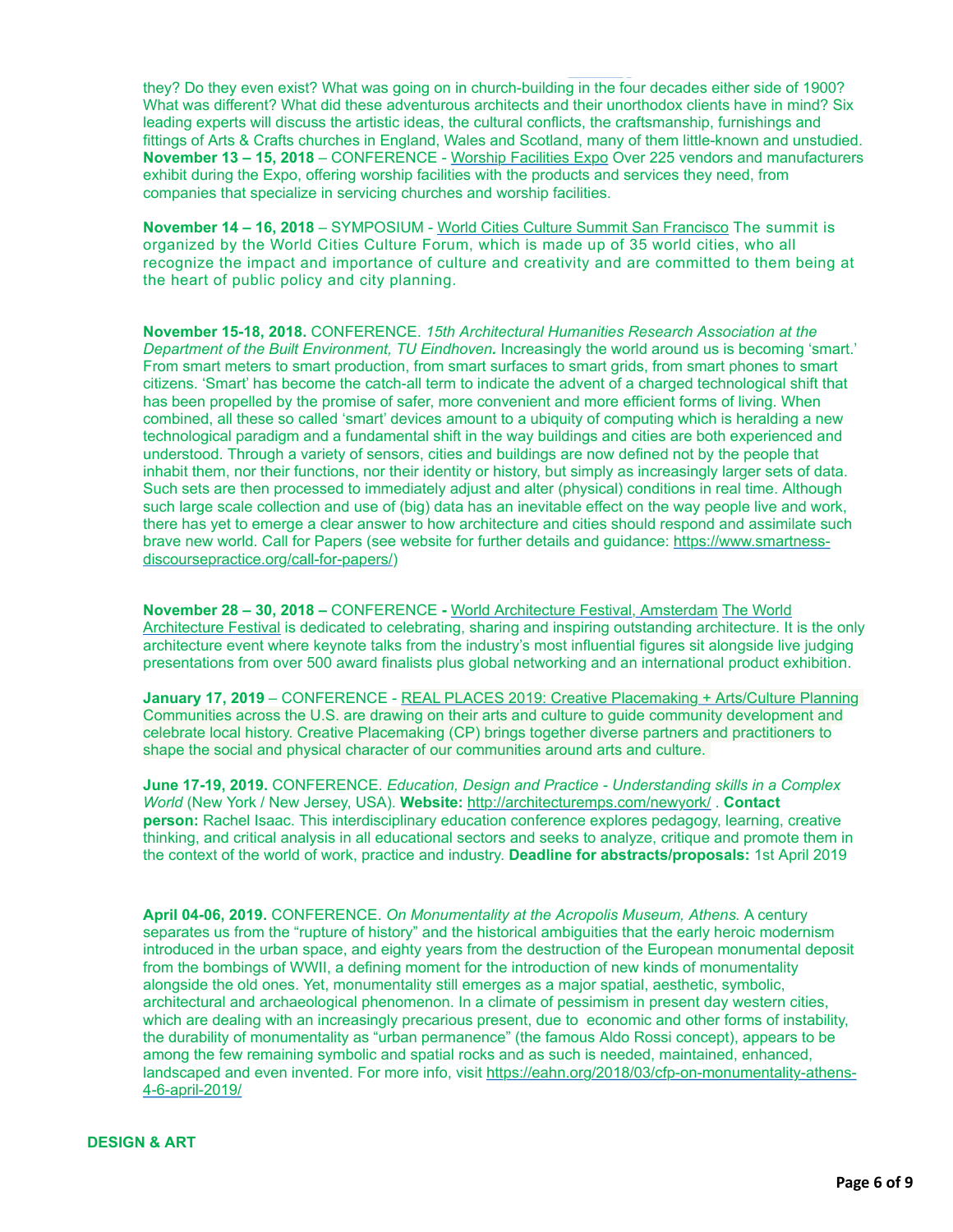**You Gotta Have Faith.** The Catholic Church constructs follies for pilgrims to the Venice Architecture Biennale (appeared in The Architect)

[http://www.architectmagazine.com/design/you-gotta-have-faith\\_o](http://www.architectmagazine.com/design/you-gotta-have-faith_o)

Sometimes, to make good architecture, you have to be a little crazy. For over two centuries, follies have been places for architectural experimentation. For much longer, the design of religious structures has been one of the discipline's central tasks. Now these two have come together in the [design of 10 chapels constructed on an island in the Venetian Lagoon. Erected as the Vatican's](http://www.labiennale.org/en/architecture/2018/national-participations/holy-see) first "country pavilion" (yes, the Holy See is a sovereign state) for the 2018 Venice Architecture Biennale, these buildings are both experiments in architecture and expressions of faith … although they succeed better at the former than the latter.

**Contemporary Religious Architecture That Rethinks Traditional Spaces for Worship (in ArchDaily)** [https://www.archdaily.com/896982/contemporary-religious-architecture-that-rethinks-traditional-spaces-for](https://www.archdaily.com/896982/contemporary-religious-architecture-that-rethinks-traditional-spaces-for-worship?utm_medium=email&utm_source=ArchDaily%20List&kth=2,689,702)worship?utm\_medium=email&utm\_source=ArchDaily%20List&kth=2,689,702

Constructing places of [worship](https://www.archdaily.com/category/religious-architecture) has always been an intricate practice, managing to detach the human, and release the boundary between body, mind, and spirit. Holy presence has been crucial in designing and constructing sacred places, which is why almost all religious building possessed similar characteristics: grandiosity, monolithic material, natural elements, and a plan that compliments an individual's circulation through the space. Contemporary religious structures, however, found a way to adapt to the evolution of architecture. Unlike the [Gothic](https://www.archdaily.com/tag/gothic) or [Baroque](https://www.archdaily.com/tag/baroque) periods, modern-day architecture does not have a dominant identity. It is, in fact, a combination of [postmodernism](https://www.archdaily.com/tag/postmodernism), [futurism](https://www.archdaily.com/tag/futurism), [minimalism](https://www.archdaily.com/tag/minimalism), and everything in between. Architects have found a way to transform these exclusive, religion-devoted places into structures of spirituality, manifestation, and fascination.

**Imaculada and Cheia de Graça Chapel / Cerejeira Fontes Architects (in ArchDaily)**

[https://www.archdaily.com/896825/imaculada-and-cheia-de-graca-chapel-cerejeira-fontes-architects?](https://www.archdaily.com/896825/imaculada-and-cheia-de-graca-chapel-cerejeira-fontes-architects?utm_medium=email&utm_source=ArchDaily%20List&kth=2,689,702) utm\_medium=email&utm\_source=ArchDaily%20List&kth=2,689,702

The project focused on the restoration of the Imaculada Chapel and the high-choir, transforming it into a reserved space for the inhabitants of de Seminary – the Cheia de Graça Chapel. The total ceiling height of the intervening space and the outer walls of the room were taken advantage of, leaving the existing "skin" of stone that manifests around the chapels in a sculptural away.

### **Emre Arolat Architecture Reveals Design for Nora Mosque Near Dubai (in ArchDaily)**

[https://www.archdaily.com/896813/emre-arolat-architects-reveals-design-for-nora-mosque-near-dubai?](https://www.archdaily.com/896813/emre-arolat-architects-reveals-design-for-nora-mosque-near-dubai?utm_medium=email&utm_source=ArchDaily%20List&kth=2,689,702) utm\_medium=email&utm\_source=ArchDaily%20List&kth=2,689,702

[EAA - Emre Arolat Architecture](https://www.archdaily.com/office/emre-arolat-architects) has unveiled their design for the Nora [Mosque](https://www.archdaily.com/tag/mosque) and Community Center in Ajman in the [United Arab Emirates.](https://www.archdaily.com/country/united-arab-emirates) The 10,000 square meter site located just north of [Dubai](https://www.archdaily.com/tag/dubai), is located near a massive high rise residence block. However, it creates its own unique ambiance and spatial setting with a composition of shell-like platforms that spring from the earth.

**Mary Help of Christian Church / Juti architects (in ArchDaily)**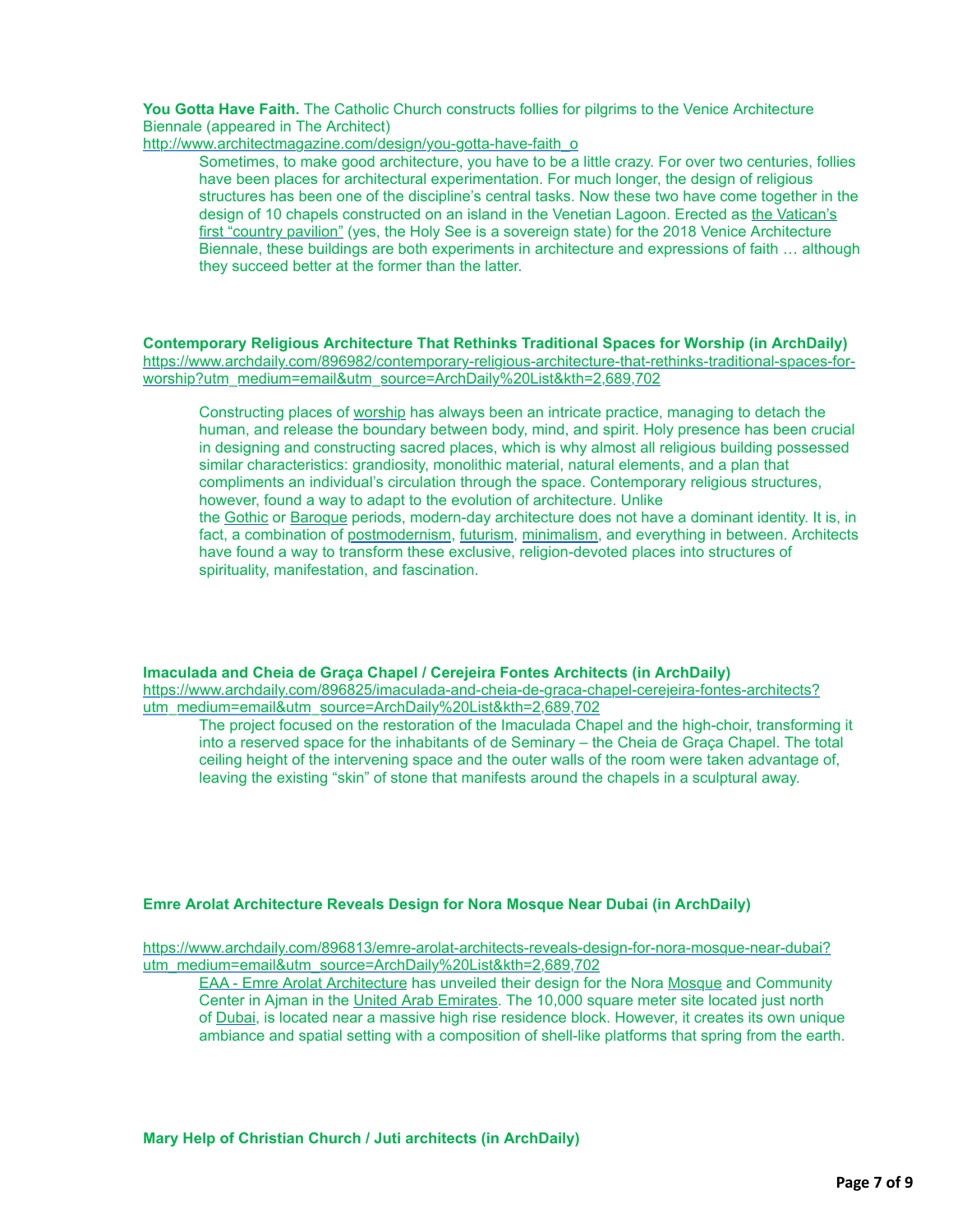[https://www.archdaily.com/897179/mary-help-of-christian-church-juti-architects?](https://www.archdaily.com/897179/mary-help-of-christian-church-juti-architects?utm_medium=email&utm_source=ArchDaily%20List&kth=2,689,702) utm\_medium=email&utm\_source=ArchDaily%20List&kth=2,689,702

Given the extension of Catholic community and the increasing in tourist in Samui island, Suratthani, who wishes to participate the mass in the then chapel, Bishop Joseph Prathan Sridarunsil, SDB, came up with the idea to build a new church and name it as Mary Help of Christian church.

# **Museum and Education Center House of Fate / Attilafk Architects (in ArchDaily)**

https://www.archdaily.com/897112/museum-and-education-center-house-of-fate-attilafk-architects? utm\_medium=email&utm\_source=ArchDaily%20List&kth=2,689,702

I wanted to destroy the railway from Budapest to Auschwitz and built a museum out of it. I saw an old station building in my mind transferred to a statue which is standing alone and sinking into a "sea of stones" and become a monument in itself. I also saw two huge towers of railway cars standing on each other in the "sea of stones" in front of the station and connected with a David Star Bridge. I also saw two side building captured in an iron cage - building as a prisoner.

## **Harvard GSD Student Envisions Autonomous Building that Rearranges Spaces Throughout the Day (in ArchDaily)**

[https://www.archdaily.com/894566/harvard-gsd-student-envisions-autonomous-building-that-rearranges](https://www.archdaily.com/894566/harvard-gsd-student-envisions-autonomous-building-that-rearranges-spaces-throughout-the-day?utm_medium=email&utm_source=ArchDaily%20List&kth=2,689,702)spaces-throughout-the-day?utm\_medium=email&utm\_source=ArchDaily%20List&kth=2,689,702

As self-driven cars are being introduced to our city streets and tech companies have expanded their influence far beyond the boundaries of our computer and smartphone displays, a new generation of architects are charged with imagining how to employ the technology of tomorrow in ways that will advance and improve the world's built environments. With autonomous [transportation, virtual and augmented reality and artificial intelligence promising unpre](https://www.archdaily.com/780512/how-driverless-cars-could-should-and-shouldnt-reshape-our-cities)cedented tools for revolutionizing human infrastructure in a future that no longer feels particularly distant, present-day data gathering and analysis capabilities have already transformed our ability to understand trends on an unforeseen scale

### **31 Winners Announced for 2018 MCHAP Outstanding Projects Prize (in ArchDaily)**

[https://www.archdaily.com/895194/31-winners-announced-for-2018-mchap-outstanding-projects-prize?](https://www.archdaily.com/895194/31-winners-announced-for-2018-mchap-outstanding-projects-prize?utm_medium=email&utm_source=ArchDaily%20List&kth=2,689,702) utm\_medium=email&utm\_source=ArchDaily%20List&kth=2,689,702

The [Mies Crown Hall Americas Prize](https://www.archdaily.com/tag/mies-crown-hall-americas-prize) (MCHAP) has announced the 31 winning schemes for the "2018 Outstanding Projects" award, [chosen from 200 nominations.](https://www.archdaily.com/889271/mchap-reveals-nominees-for-mies-crown-hall-americas-prize-2016-2017) Awarded on a biennial basis, the awards seek to recognize the most distinguished architectural works built on the continents of North and South America.

**McEwen School of Architecture / LGA Architectural Partners (in ArchDaily)**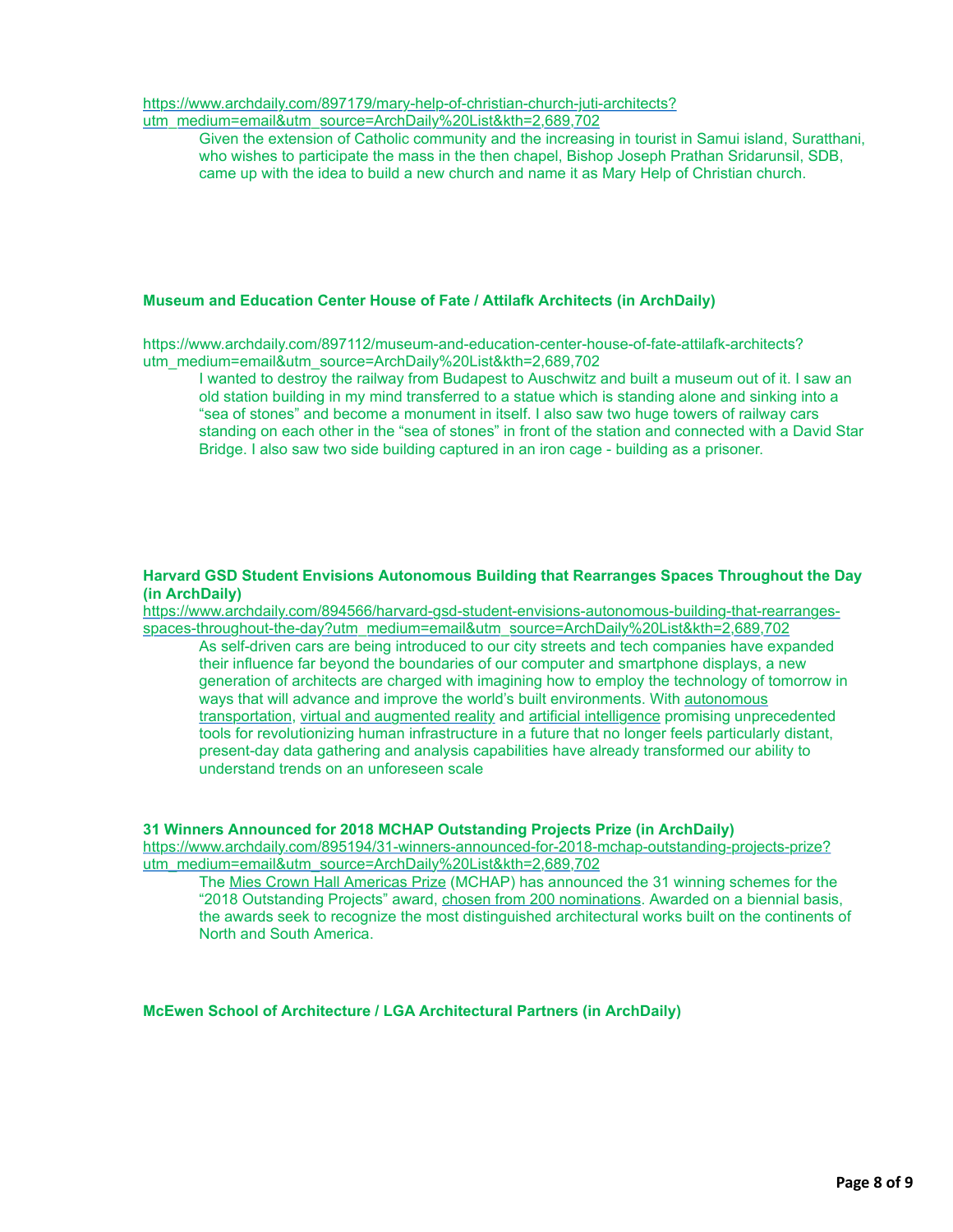[https://www.archdaily.com/892818/mcewen-school-of-architecture-lga-architectural-partners?](https://www.archdaily.com/892818/mcewen-school-of-architecture-lga-architectural-partners?utm_medium=email&utm_source=ArchDaily%20List&kth=2,689,702) utm\_medium=email&utm\_source=ArchDaily%20List&kth=2,689,702

Canada's first new architecture school in 40 years, McEwen is situated in a unique context, literally and guratively at the heart of things: in downtown [Sudbury,](https://www.archdaily.com/tag/sudbury) at the crossroads of the Trans-Canada Highway and the Canadian Pacific Railway. [Sudbury](https://www.archdaily.com/tag/sudbury) is a mid-sized, northern city known for nickel mining, with vibrant English, French and Indigenous communities. And while [Sudbury](https://www.archdaily.com/tag/sudbury) is not extremely remote in latitude, its distance from other cities, and its separation by water, rock and forest makes it feel quite remote. And so the design challenge was to realize a school that would be responsive to this place: a teaching laboratory for the advancement of sustainable, community-driven design in northern climates; a stimulus and vibrant think-tank for downtown [Sudbury;](https://www.archdaily.com/tag/sudbury) and an educational hub with a mandate to serve a tri-cultural community.

# **Photo-Series Provides an Abstracted Look at China's Iconic Architecture (in ArchDaily)**

[https://www.archdaily.com/895528/photo-series-provides-an-abstracted-look-at-chinas-iconic-architecture?](https://www.archdaily.com/895528/photo-series-provides-an-abstracted-look-at-chinas-iconic-architecture?utm_medium=email&utm_source=ArchDaily%20List&kth=2,689,702) utm\_medium=email&utm\_source=ArchDaily%20List&kth=2,689,702

Having focused on Beijing and Shanghai in his [first series](https://www.archdaily.com/869405/this-photoseries-captures-the-state-of-chinas-renowned-architectural-icons) of photographs, Kris Provoost has continued his "Beautified China" series with a deeper look at buildings in 12 Chinese cities throughout the country, from Harbin to Hong Kong. The project continues under the same premise: 20 minimalist photos taken over the past 8 years of striking architecture built in the last decade.

### **Christo's First UK Outdoor Public Sculpture Opens on the Serpentine Lake**

[https://www.archdaily.com/896695/christos-first-uk-outdoor-public-sculpture-opens-on-the-serpentine-lake?](https://www.archdaily.com/896695/christos-first-uk-outdoor-public-sculpture-opens-on-the-serpentine-lake?utm_medium=email&utm_source=ArchDaily%20List&kth=2,689,702) utm\_medium=email&utm\_source=ArchDaily%20List&kth=2,689,702

Featuring 7,506 horizontally-stacked barrels floating on the Serpentine Lake, the Mastaba coincides with an exhibition of [Christo and Jeanne-Claude's work](https://www.archdaily.com/790428/constructing-the-floating-piers-how-the-last-great-work-of-christo-and-jean-claude-was-built) at the Serpentine Galleries featuring sculptures, drawings, collages, and photographs spanning more than 60 years

**Israeli Pavilion at 2018 Venice Biennale Explores the History of Negotiations Over Holy Lands** [https://www.archdaily.com/894581/israeli-pavilion-at-2018-venice-biennale-explores-the-history-of](https://www.archdaily.com/894581/israeli-pavilion-at-2018-venice-biennale-explores-the-history-of-negotiations-over-holy-lands?utm_medium=email&utm_source=ArchDaily%20List&kth=2,689,702)negotiations-over-holy-lands?utm\_medium=email&utm\_source=ArchDaily%20List&kth=2,689,702 *In Statu Quo: Structures of Negotiation* is the theme of the Israeli Pavilion at the 16th International Architecture Exhibition, La Biennale di Venezia. Curated by Ifat Finkelman, Deborah Pinto Fdeda, Oren Sagiv and Tania Coen-Uzzielli it traces the complex mechanism of the 'Status Quo' within shared holy places in Israel-Palestine, which functions as a controversial and fragile system of coexistence.

--------------------------------------------------------------------------------------

**Julio Bermudez**, Ph.D.